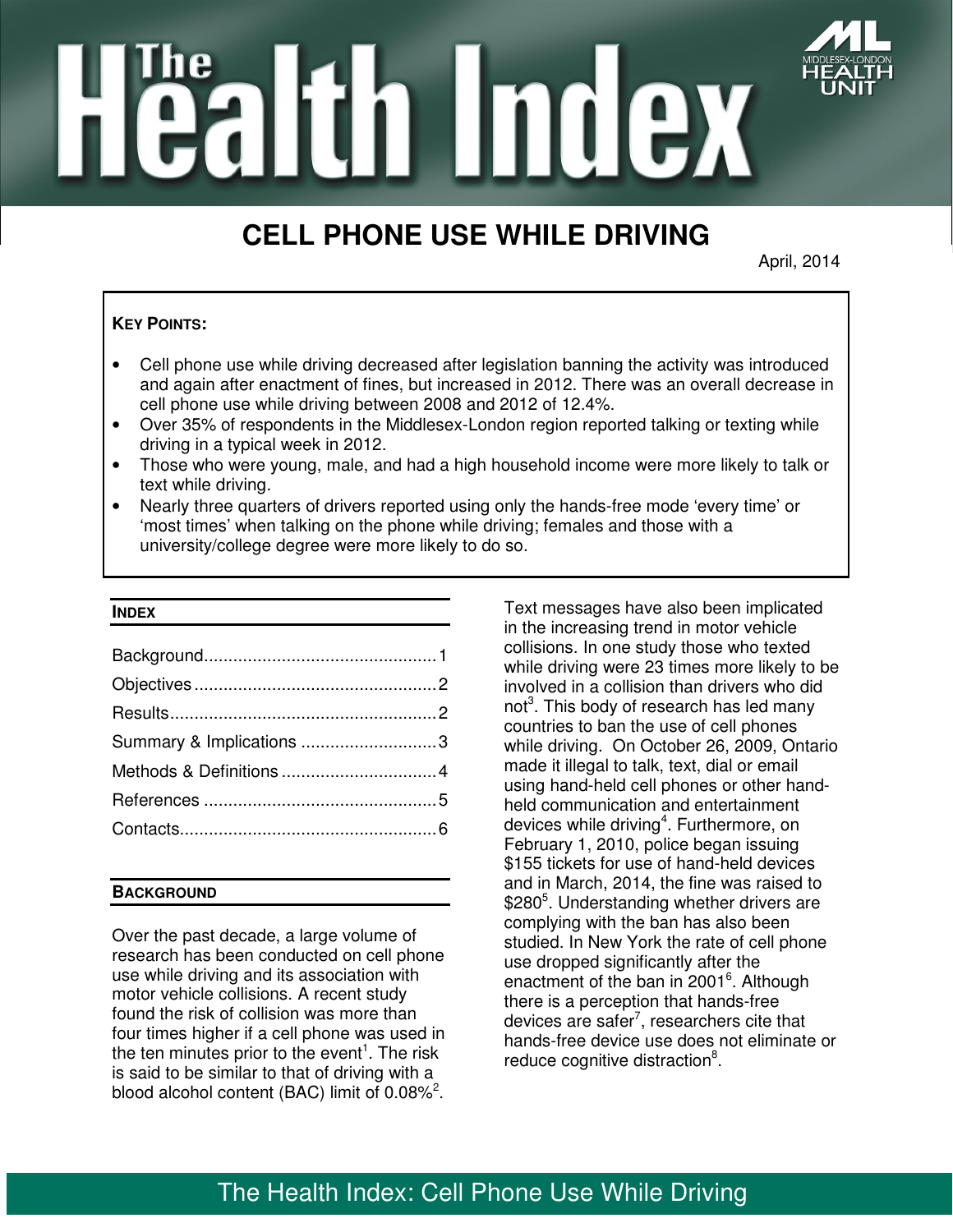## **OBJECTIVES**

The purpose of the evaluation was threefold:

- 1. To measure the difference in cell phone use while driving before, during and after the implementation of the ban;
- 2. To identify subgroups more likely to talk or text while driving; and,
- 3. To identify subgroups more likely to use the hands-free mode while driving.

## **RESULTS**

Drivers were asked how often in a typical week they talked or sent or read messages/emails on a mobile device while driving. Those who reported any use of a cell phone while driving were considered users. Only statistically significant findings are reported.

## Time Trend

An overall decrease of 12.4% in cell phone use during driving was observed between 2008 and 2012 (Figure 1).

#### **Figure 1: Percent of the drivers (18+) talking or texting while driving, Middlesex-London, 2008-2012**



Source: Rapid Risk Factor Surveillance System 2008-2012

There was steep decrease in cell phone use while driving after the enactment of the cell phone legislation (2009) and an even further decrease after the implementation of fines (2010). However, several years after the

legislation was enacted (2012) an increase in cell phone use while driving was observed. This trend was observed across subgroups.

# Predictors of Talking & Texting While Driving

Looking only at the most recent year of data, 2012, over a third of the population of drivers (35.6%) reported talking or texting while driving in a typical week. A greater proportion of men reported the behaviour (41.1%) compared to women (31.4%). In fact, men were 1.6 times (OR=1.6, 95%CI=1.3-2.1) more likely than women to talk or text while driving in a typical week.

The proportion of respondents reporting talking or texting while driving decreased as age increased. It was highest in 18 to 24 year olds (57.0%) (Figure 2).





Source: Rapid Risk Factor Surveillance System Source: Rapid Risk Factor Surveillance System 2012 Note: \*Estimate should be interpreted with caution due to high variability

Individuals aged 18 to 24 were 12.5 times (95%CI=6.9-22.7) more likely to talk or text while driving than those 65 and older. Those aged 25 to 34 were 9.4 times (95%CI=5.3- 16.5), those 35 to 44 were 9.4 times (95%CI=5.6-15.8), and those 45 to 64 group were 5.0 times (95%Cl=3.1-7.9) more likely to talk or text while driving compared to those over the age of 65.

Those with the highest household income of \$100,000 or more had the highest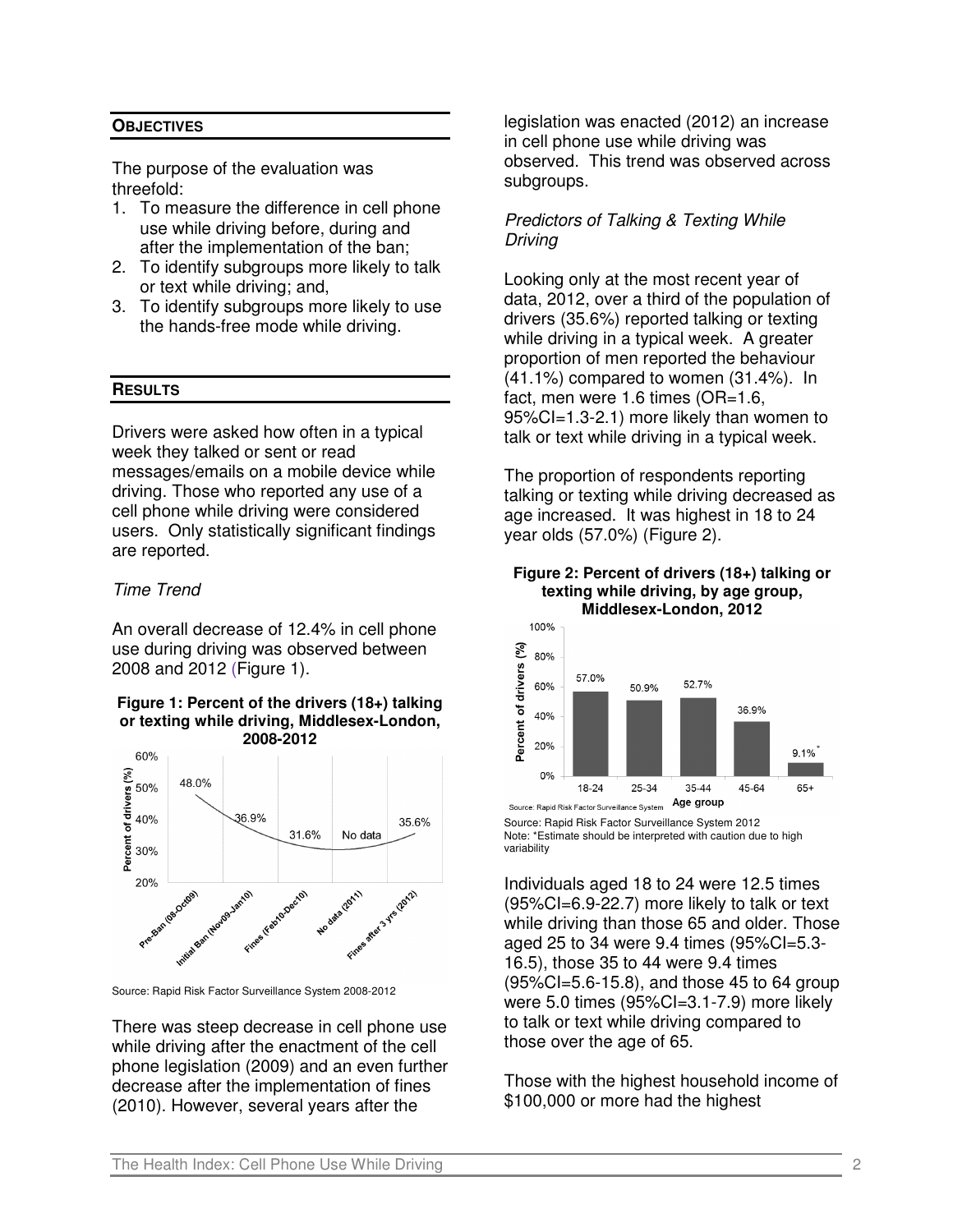proportion (52.2%) of respondents reporting talking or texting while driving in a typical week (Figure 3).





Source: Rapid Risk Factor Surveillance System 2012

Adults who indicated a household income of \$100,000 or more were twice as likely (OR=2.0, 95%CI=1.2-3.0) to talk or text while driving in a typical week than those who reported earning less than \$40,000. All other income groups did not significantly differ from those earning less than \$40,000.

# Predictors of use of Hands-Free Mode

Nearly three quarters (73.2%) of respondents who reported talking on the phone or mobile device while driving said they used the hands-free mode. This translates into 22.6% of the whole driving population.

Women were 2.1 times (95%CI=1.2-3.5) more likely to frequently use the hands-free mode while driving compared to men. Respondents with a university or college degree were 2.1 times (95%CI=1.3-3.7) more likely to report frequent use of the hands-free mode while driving compared to those without a university or college degree. There were no other statistically significant predictors of hands-free use.

## **SUMMARY & IMPLICATIONS**

Over 35% of respondents in the Middlesex-London region reported talking or texting while driving in a typical week in 2012. This finding is consistent with other North American studies<sup>9,10</sup>.

Cell phone use while driving decreased after the enactment of the legislation and a further decrease occurred after the implementation of fines. The difference in prevalence could be due to the law change. However, cell phone use while driving increased in 2012, suggesting a short-term effect of the legislation on drivers' use of cell phones. A similar pattern was seen in New York following the implementation of a ban<sup>17</sup>. The findings of this report show that there was a reduction in compliance with the law in 2012, compared to when the law was initially enacted; however overall there was a decrease in the use of cellular phones while driving across the entire period.

Factors that predict cell phone use while driving include young age, male gender, and high income. Previous studies reported males using a cell phone while driving more often than females $11,12$ . One explanation for this may be that risky driving behaviour is predominant among males<sup>13</sup>. Past research has also shown that younger age was a significant predictor of cell phone use while  $driving^{11,14}$ .

Although it is a legal activity in Ontario, past research has suggested that hands-free use is no safer than hand-held cell phone use. Females and respondents with a university or college degree were significantly more likely to frequently use the hands-free mode while driving. Previous research has found that there is no difference in safety between hands-free and hand-held cell phone use while driving<sup>15</sup>. It is the interference from having the conversation and not the act of holding a phone is believed to be the cause of risk while driving<sup>16</sup>. Hands-free phone use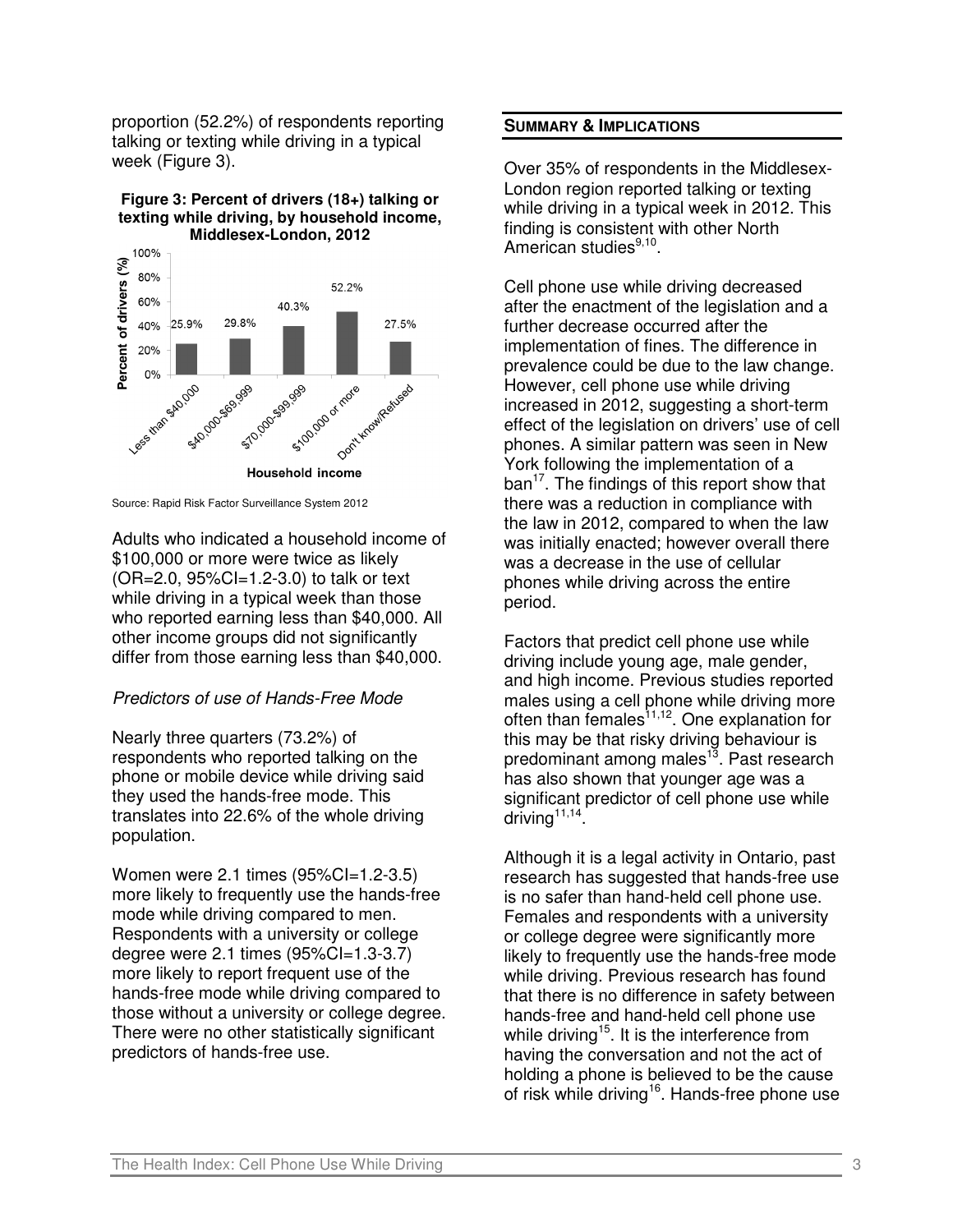is shown to be even more dangerous than passenger conversation due to the fact that the passenger is more likely to pace the conversation according to roadway conditions<sup>16</sup>. Drivers may believe that they are safe if they are complying with the law but may be unaware that they are also at risk for a collision.

This study provides information that will help program planners in implementing distracted driving prevention programs that are more targeted to populations who are at risk of talking or texting while driving. Likely these subgroups of males, young and high earners are aware of the legislation but continue to exhibit the behaviour. Stakeholders may also want to target subgroups (women and individuals who have a higher education) with awareness campaigns that hands-free phone use is dangerous.

Continued surveillance is needed to monitor the rate of cell phone use while driving in order to measure if the increase in fines in 2014 and other preventive programs have an impact in reducing distracted driving.

## **METHODS & DEFINITIONS**

Data was analyzed from the Rapid Risk Factor Surveillance System (RRFSS), a cross-sectional population health survey. Each month, a random sample of approximately 100 people from Middlesex County and London aged 18 years and older are interviewed to find out about their health, their health behaviours, and their awareness of health-related issues.

Using a cell phone while driving in a typical week was includes those who responded 'every time', 'most times', 'sometimes' or 'seldom' to either talking or texting questions. Not using a cell phone while driving in a typical week was defined as responding 'never', 'do not have a cell

phone' or only using the device when pulled over. Frequent use of the hands-free mode was included responding 'every time' or 'most times', while infrequent use was defined by responding 'sometimes', 'seldom' or 'never' to using hands-free while driving in a typical week. For the analysis, the population was limited only to those who reported driving a motor vehicle in the past twelve months.

A time trend analysis on prevalence of cell use while driving was conducted using logistic regression to determine if a statistically significant change occurred over four time periods:

- 1. Pre-Ban: January 2008-October 15, 2009 (N=1604)
- 2. Initial Ban: October 16, 2009-January 31, 2010 (N=224)
- 3. Implementation of Fines: February 1, 2010-December 31, 2010 (N=1009)
- 4. Fines after 3 years: January 1, 2012- December 31, 2012 (N=1149)

Logistic regression on data from 2012 was also used to examine the association between talking or texting while driving and the following socio-demographic variables: age, gender, employment status, education level, household income, marital status, and having children in the house under the age of 18. A second analysis looked at which subpopulations were most likely to use the hands-free mode while driving.

All data were weighted using derived weights for the Middlesex-London region. Estimated proportions for cell phone use while driving as well as odds ratios and their corresponding 95% confidence intervals (CIs) for the logistic model were calculated. A significance level of .05 was used. Analyses were conducted by using SPSS v.19 software.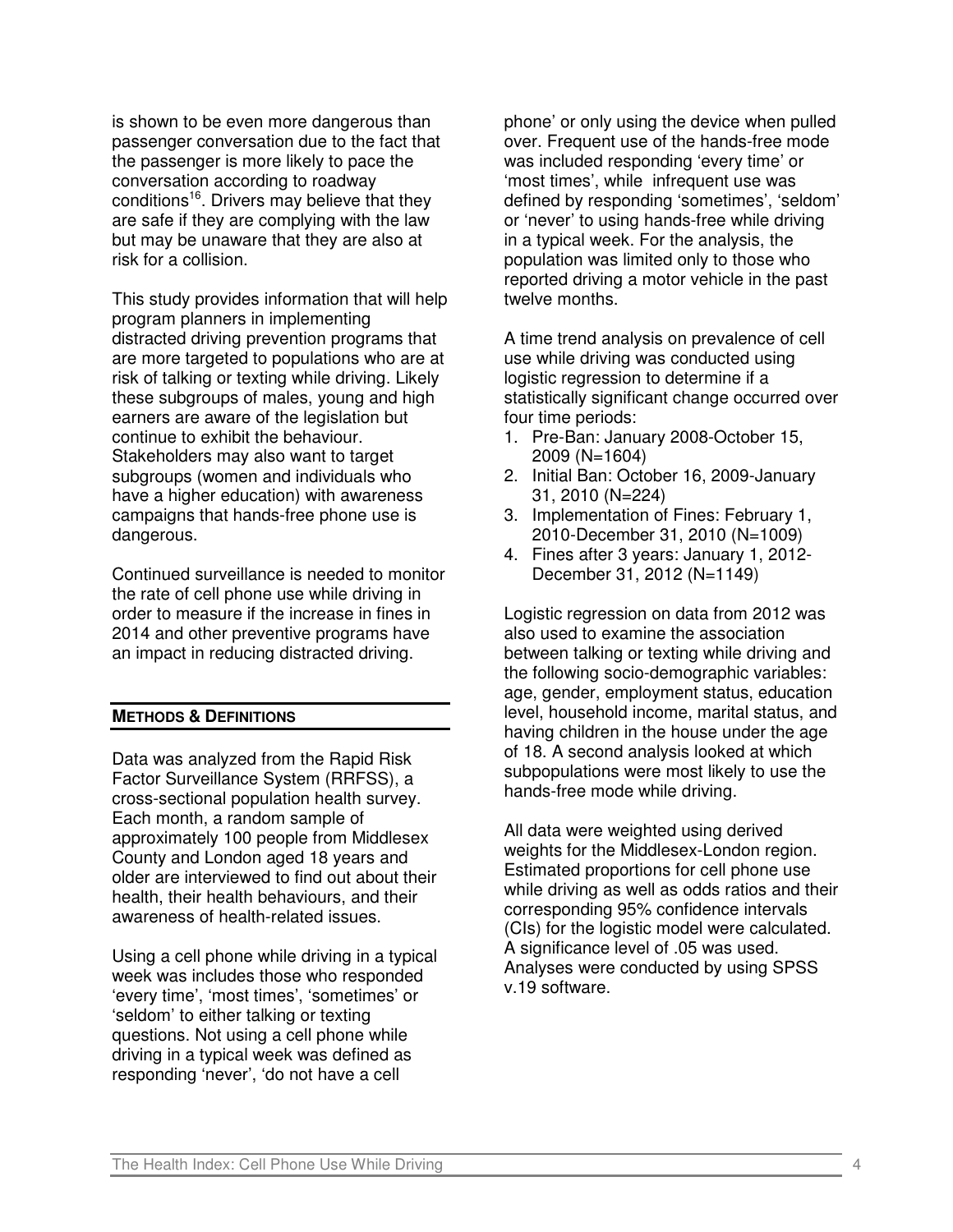#### **REFERENCES**

- 1. Redelmeier, D. A., & Tibshirani, R. J. (1997). Association between cellular-telephone calls and motor vehicle collisions. The New England Journal of Medicine, 336(7), 453-458.
- 2. Strayer, D. L., Drews, F. A., & Crouch, D. J. (2006). A comparison of the cell phone driver and the drunk driver. Human Factors, 48(2), 381-91.
- 3. Hanowski, R. J., Olson, R. L., Hickman, J. S., & Bocanegra, J. (2009, September). Driver distraction in commercial vehicle operations. Retrieved from http://www.distraction.gov/research/PDF-Files/Driver-Distraction-Commercial-Vehicle-Operations.pdf
- 4. Wilson, F. A., PhD., & Stimpson, J. P. (2010). Trends in fatalities from distracted driving in the United States, 1999 to 2008. American Journal of Public Health, 100(11), 2213-9.
- 5. Ontario Ministry of Transportation. (2012, January 30). Distracted driving driving requires your full attention. Retrieved from http://www.mto.gov.on.ca/english/safety/distracted-driving/
- 6. Ontario Ministry of Transportation. (2010, January 29). Distracted driving fines start February 1: Mcguinty government making roads safer. Ministry of Transportation. Retrieved from http://news.ontario.ca/mto/en/2010/01/distracted-driving-fines-start-february-1.html
- 7. Hamilton, B. C., Arnold, L. S., & Tefft, B. C. (2013, November). Distracted Driving and Perceptions of Hands-Free Technologies: Findings from the 2013 Traffic Safety Culture Index. Retrieved from https://www.aaafoundation.org/sites/default/files/2013%20TSCI%20Cognitive%20Distraction.pdf
- 8. Horrey, W. J., & Wickens, C. D. (2006). Examining the impact of cell phone conversations on driving using metaanalytic techniques. Human Factors, 48(1), 196-205.
- 9. McCartt, A. T., Braver, E. R., & Geary, L. L. (2003). Drivers' use of handheld cell phones before and after New York State's cell phone law. Preventive Medicine: An International Journal Devoted to Practice and Theory, 36(5), 629-635.
- 10. Marcoux, K. D., Vanlaar, W., & Robertson, R. D. (2012). The road safety monitor 2011: Distracted driving trends. Ottawa: Traffic Injury Research Foundation.
- 11. Braitman, K. A., & McCartt, A. T. (2010). National reported patterns of driver cell phone use in the United States. Traffic Injury Prevention, 11(6), 543–548.
- 12. Sullman, M. J. M., & Baas, P. H. (2004). Mobile phone use amongst New Zealand drivers. Transportation Research Part F: Traffic Psychology and Behaviour, 7(2), 95–105.
- 13. Zhou, R., Wu, C., Rau, P.-L. P, & Zhang, W. (2009). Young driving learners' intention to use a handheld or hands-free mobile phone while driving. Transportation Research Part F: Traffic Psychology and Behaviour, 12, 208–217.
- 14. Begg, D. J., & Langley, J. D. (2004). Identifying predictors of persistent non-alcohol or drug-related risky driving behaviours among a cohort of young adults. Accident Analysis and Prevention, 36(6), 1067-1071.
- 15. Walsh, S. P., White, K. M., Hyde, K. M., & Watson, B. (2008). Dialing and driving: Factors influence intentions to use a mobile phone while driving. Accident Analysis and Prevention, 40(6), 1893–1900.
- 16. Ishigami, Y., & Klein, R. M. (2009). Is a hands-free phone safer than a handheld phone? Journal of Safety Research, 40(2), 157-164.
- 17. Crundall, D., Bains, M., Chapman, P., & Underwood, G. (2005). Regulating conversation during driving: A problem for mobile telephones? Transportation Research Part F: Traffic Psychology and Behaviour, 8(3), 197- 211.
- 18. Mccartt, A. & Geary, L. (2004). Longer term effects of New York State's law on drivers' handheld cell phone use. Injury Prevention 10(1), 11-15.